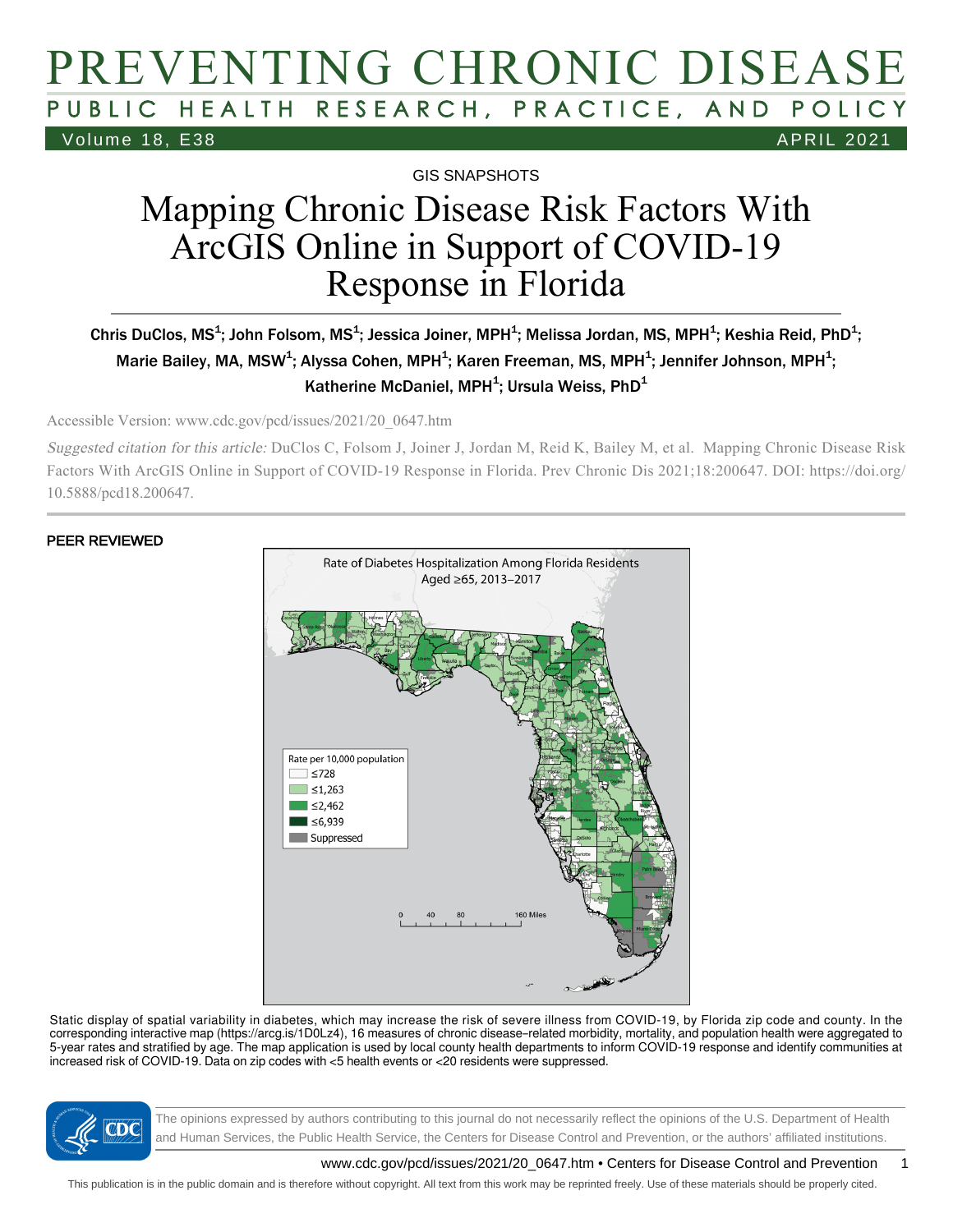## Background

The public health emergency caused by COVID-19 demonstrated that some populations are at increased risk of complications from COVID-19 infection and are at higher risk of death (1). The Florida Department of Health (FDOH) Environmental Public Health Tracking (EPHT) Program and Division of Public Health Statistics and Performance Management collaborated to create a Florida mapping resource to illustrate county and subcounty variability in chronic conditions and related factors that may increase the risk of severe illness from COVID-19. The degree of risk of COVID-19 varies by geography in Florida, and this variability has implications for public health practice as the state seeks to control the pandemic and limit severe health outcomes.

Florida is home to more than 21 million residents from diverse racial/ethnic and cultural backgrounds, approximately 20% of whom are adults aged 65 or older. The proportion of Florida's older population grew more rapidly than any other age group in the past decade (2). Older adults and people of any age with underlying medical conditions appear to be at higher risk for developing severe illness from COVID-19 than their younger and less medically compromised counterparts (3–5). Cardiovascular conditions, respiratory complications, and diabetes make up a substantial proportion of health conditions and contributing causes in deaths involving COVID-19 (6).

The aims of our mapping project were to describe the spatial variability in populations at particular risk of COVID-19, illustrate patterns of chronic disease at the county and subcounty level, and communicate this information to county health departments and other community members in Florida. Our goal is to reduce severe illness and premature death resulting from COVID-19 among Florida residents and visitors.

We used measures of illness and death resulting from cardiovascular conditions, respiratory conditions, diabetes, and cancer as indicators of increased risk (7–12). We also used county prevalence estimates of chronic disease–related risk factors (tobacco use and obesity) and zip code calculations of economic hardship. We included economic hardship because it is associated with lower rates of health insurance and reduced access to health care services, both of which could lead to COVID-19 complications (5,12).

## Data and Methods

We used 4 data sources for our map. We obtained hospitalization records from the Florida Agency for Health Care Administration to capture data on chronic disease–related morbidity, death data from the FDOH Bureau of Vital Statistics, and data on chronic disease–related risk factors from the 2016 Florida Behavioral Risk Factor Surveillance System (BRFSS) (13). In addition, we calculated the Economic Hardship Index (EHI) by using variables from the 2014–2018 American Community Survey (14). We developed 16 subcounty measures from the hospitalization and death data and aggregated these data to 5-year rates according to zip code. We also mapped the EHI according to zip code. We mapped BRFSS data at the county level, the smallest level of geography available for this data set. We stratified all measures, except EHI, by age to illustrate increases in risk by age. We developed a webbased mapping application in ArcGIS Online and linked this application to existing web data portals at floridatracking.com (the EPHT portal) and FLHealthCHARTS.com. Because we derived the data measures from different sources, we developed a user guide and linked it to the ArcGIS mapping application. This user guide discusses data limitations and the need to interpret data with caution at the subcounty level because of small population sizes. To promote the new mapping application, we added prominent links to the EPHT portal and FLHealthCHARTS.com, which is the most widely used publicly available FDOH data repository and query system (with thousands of visitors per day).

## Highlights

The output of this mapping project is a publicly available online interactive map (https://arcg.is/1D0Lz4) that depicts 5-year trends at the zip code and county levels in Florida. This ArcGIS Online application allows users to easily visualize geographic areas at increased risk of COVID-19. The following indicators of risk of COVID-19 are included on the mapping website: hospitalization and death rates resulting from cardiovascular conditions, respiratory conditions, diabetes, and cancer; the prevalence of tobacco use and obesity; and economic hardship scores.

### Action

The ArcGIS Online interactive map went live in April 2020 and increased access to data measures for chronic conditions and related risk factors that could lead to COVID-19 complications. The use of zip code geography provides for community-level input on populations disproportionately affected by severe outcomes of COVID-19. The mapping application is used by the public and by the state health office and local county health departments to speak with communities about COVID-19 response and to identify areas of Florida at greatest risk for severe outcomes of COVID-19. In addition, the map informed hospital demand planning for the FDOH Bureau of Preparedness and Response, as concerns grew about exceeding hospital bed capacity in Florida. As of February 2021, the map had more than 4,500 views. Other public health programs could use our mapping application as a template for developing a similar application.

The opinions expressed by authors contributing to this journal do not necessarily reflect the opinions of the U.S. Department of Health and Human Services, the Public Health Service, the Centers for Disease Control and Prevention, or the authors' affiliated institutions.